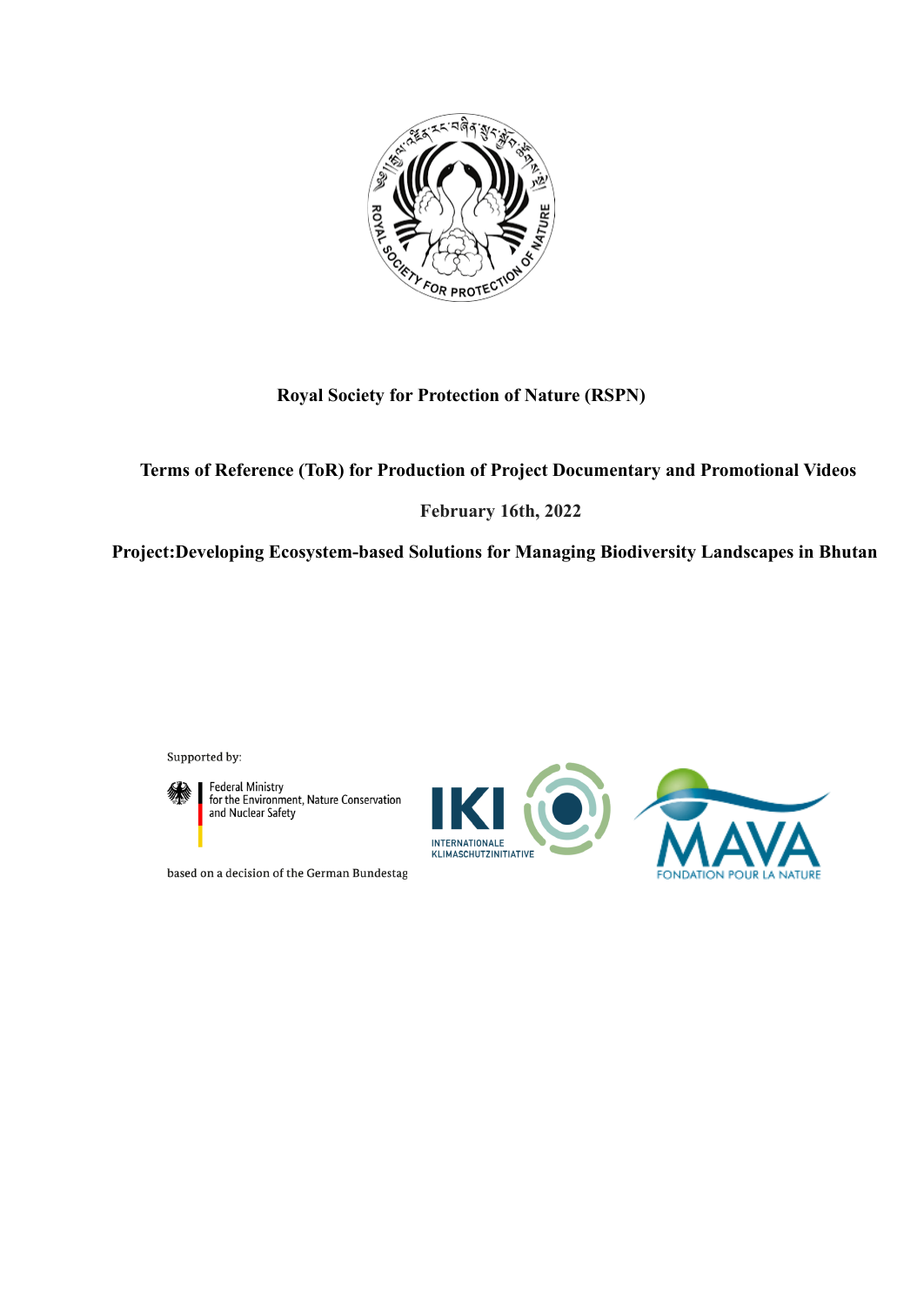#### **Table of Contents**

- 1**.**[Background](#page-1-0)
- 2. Objective of the Assignment
- 3. Specific Tasks
- 4. Key [Deliverables](#page-3-0)
- 5. [Time Frame of the Assignment](#page-4-0)
- 6. Equipment for the Assignment
- 7. [Remuneration](#page-4-1)
- 8. Selection Criteria
- 9.[Application Procedure](#page-5-0)

#### <span id="page-1-0"></span>**1.Background**

Royal Society for Protection of Nature (RSPN) is a citizen-based NGO established in 1987 under the Royal Command of His Majesty the Fourth Druk Gyalpo Jigme Singye Wangchuck. RSPN is devoted to the conservation of Bhutan's unique environment. Since its establishment, RSPN made a significant contribution towards the betterment of wildlife, the livelihood of community people, and the overall improvement of the environment in Bhutan. At the moment, from the many projects RSPN is implementing - a project *'Developing ecosystem based-solutions for managing biodiversity landscapes in Bhutan'* is one of the mega project which is expected to value add on the existing interventions /efforts of the organisation for the conservation of White-bellied Heron (WBH).The project aims to establish approaches and tools for protecting and managing the Critically Endangered WBH habitats along Punatsangchhu and Mangdechhu basins.

As part of knowledge management, education and awareness, and documentation of experiences and lessons pertaining to the project, we will be producing documentary videos that will entail overall project implementation process. The materials will be used as a tool to create awareness of the current project activities to the general public and also to complement the efforts in disseminating the importance of conservation of WBH to our partners, donors, and the rest of the world. Therefore, RSPN would like to invite specialised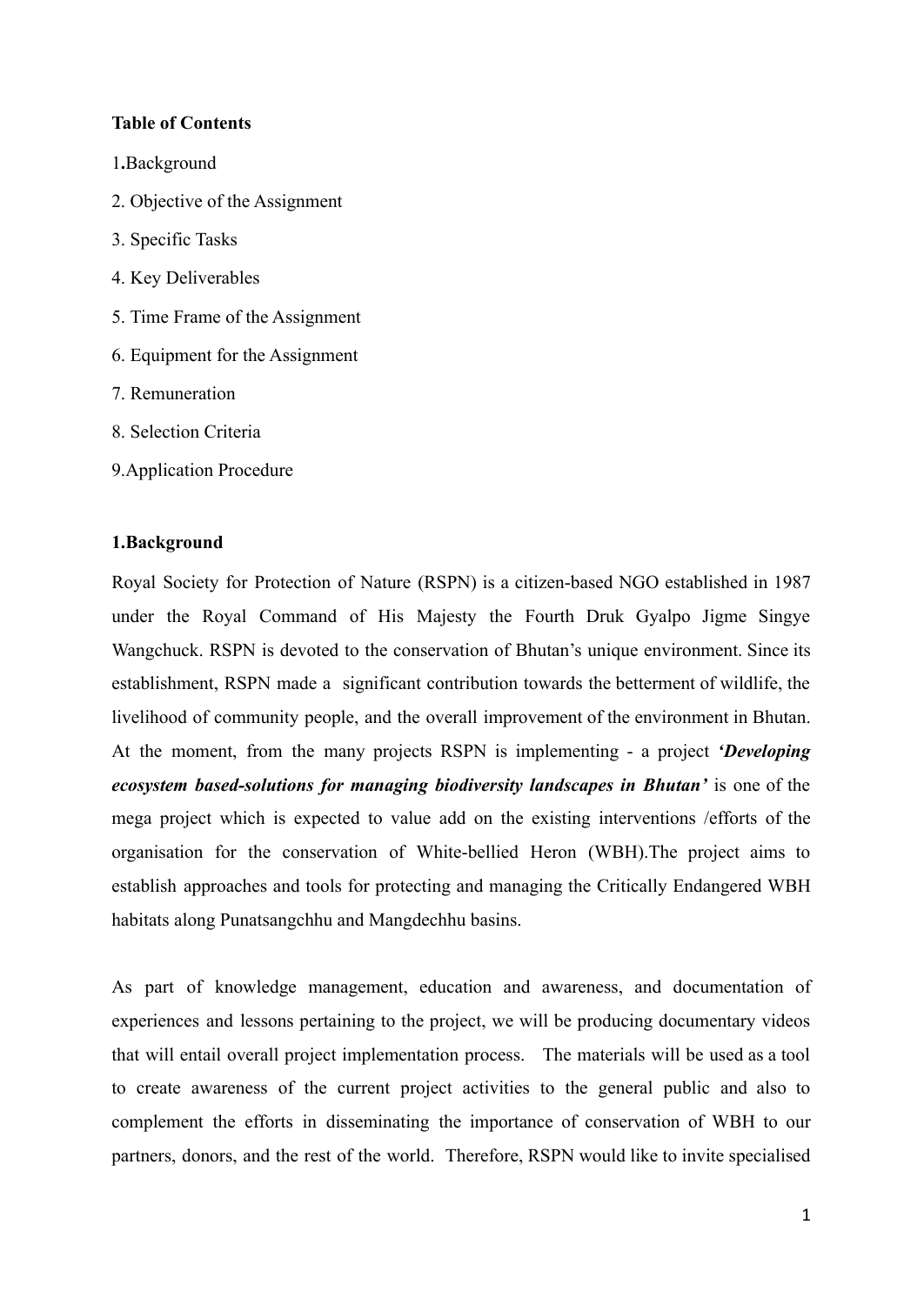licensed Audio-Visual Production Firms to submit Expression of Interest (EOI) to produce project documentary and promotional videos in the field of WBH Conservation, Climate Smart Agriculture and Ecotourism to the aforementioned project.



*Project area (Punakha, Wangduephodrang, Tsirang, Dagana, Trongsa and Zhemgang Districts)*

#### **2.Objective of the Assignment**

The objectives of the assignment are as follows:

- 1. Carryout Visual Documentation of the annual activities, achievements and the conservation efforts within the project for Year *2022,2023, 2024, 2025* and *2026.*
- 2. Develop Promotional videos for *WBH Conservation, Climate Smart Agriculture and Eco-tourism.*
- 3. Produce an *overall documentary of the project* consisting of key activities, milestones and lessons learned from the project implementation period (2021-2026.)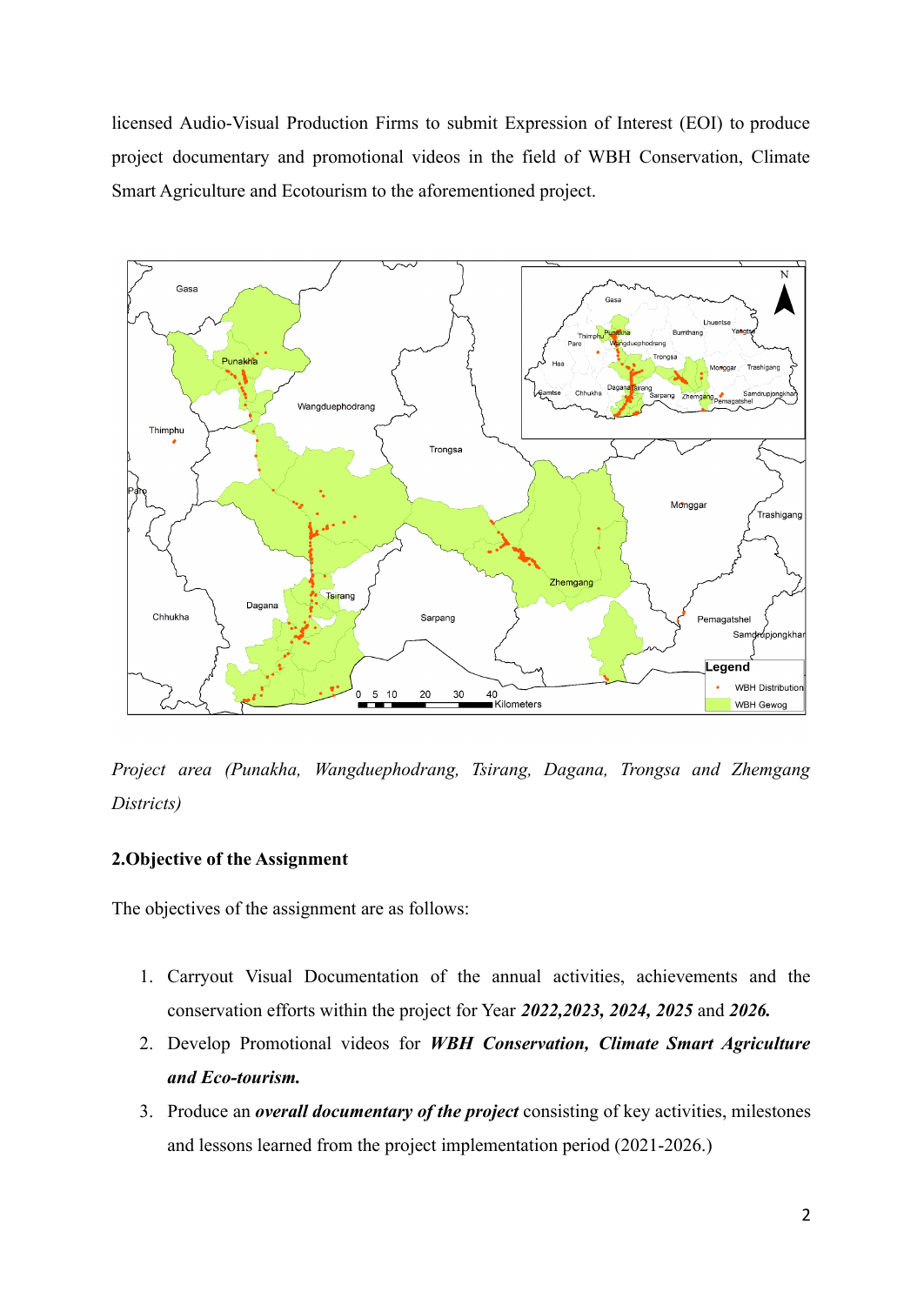## **3. Specific tasks for the assignment**

The Consultant must work closely with the RSPN for the accomplishment of the following specific tasks:

- Hold preparatory discussions with the RSPN team on the production of the videos.
- Prepare script/concept and narration for the project documentaries and promotional videos.
- Capture high-resolution footage from the project areas based on the finalised script together with the relevant RSPN staff.
- The selected firm should be available to join the project team in the field as per RSPN's schedule and requirements. The activity calendar will be shared with the firm.
- The videos should consist of various camera angles inclusive of aerial views using UAV/drones with prior approval from the concerned office/department.
- Record narration and prepare background music for the videos.
- The video documentary must capture real people/characters/custodians.
- For the benefit of the wider audience, videos must be recorded both in English and Dzongkha languages with subtitles.
- Prepare draft videos and submit for final feedback before the deadline of contract.
- Produce **3 promotional videos** of *3-4 minutes (per video)*, which can be supported by any current video playing gadgets.

#### <span id="page-3-0"></span>**4. Output /Deliverables**

- i. Prepare and submit a storyboard and script in consultation with the Communications and Education Divisionprior to recording and filming.
- ii. Prepare and submit a work plan for creating documentary and promotional videos as per scheduled project activities.
- iii. Submit raw pictures (300dpi), audio/video, and edited video recording of the elements captured, and the footage of the recorded stories.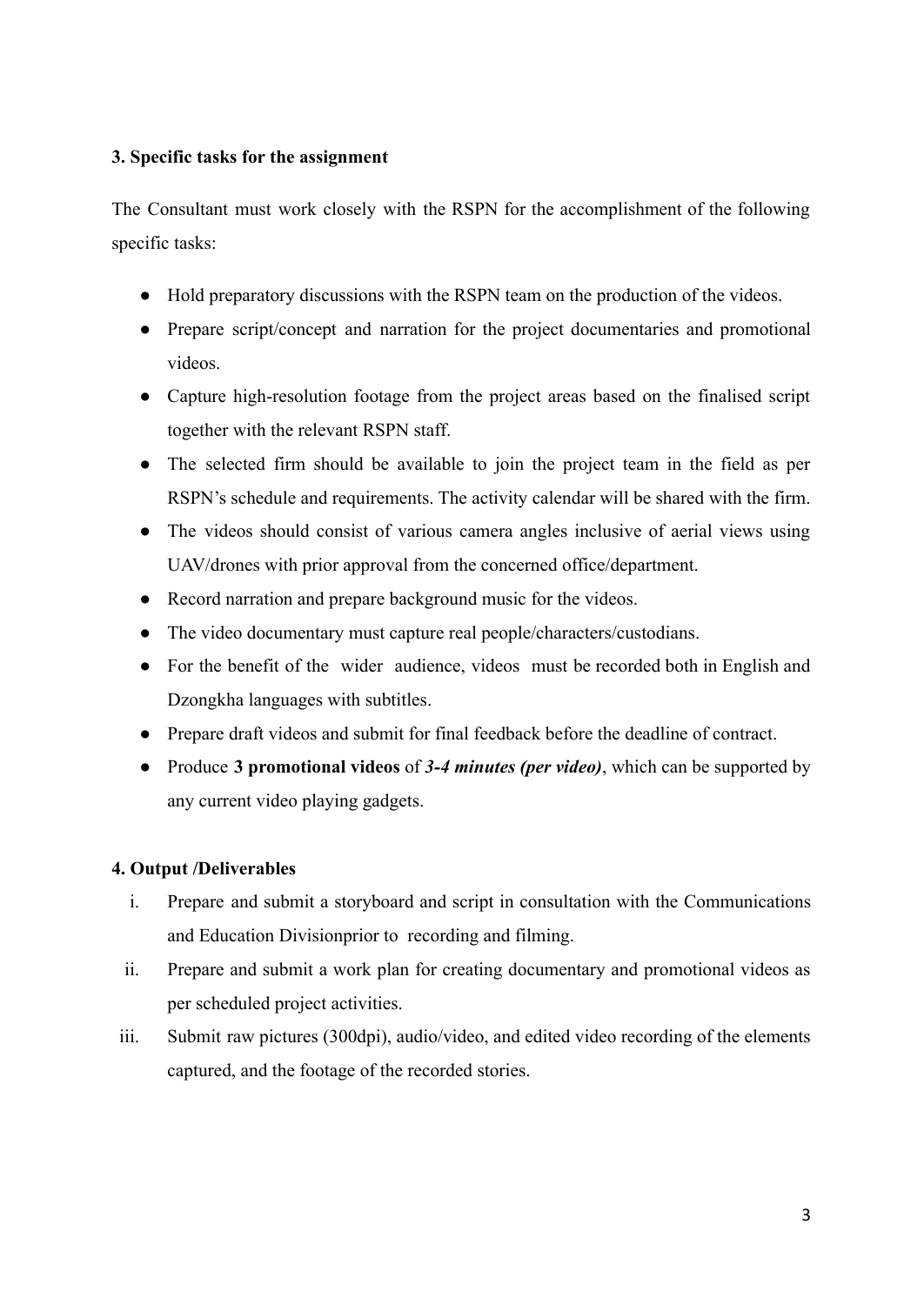- iv. Present a complete *20 minutes documentary* and *3-4 minutes promotional videos* on WBH Conservation, Climate Smart Agriculture and Ecotourism and hand over a master copy of each version to RSPN.
- v. Conduct 3 days course/workshop on basic photography,videography and editing using mobile phones and basic cameras for RSPN's project staff.
- vi. The Copyrights must be issued to RSPN.

## <span id="page-4-0"></span>**5.Time frame of the Assignment:**

The assignment will be for a period of *40 days* engagement annually for a period of 5 years from 2022-2026.

## **6.Equipment for the Assignment**

No equipment will be purchased or provided by RSPN.

## <span id="page-4-1"></span>**7.Remuneration**

A total of **EUR 12,500/-** ( *Twelve Thousand Five Hundred Euros only*) is available for the assignment. That will be a sum of **EUR 2500 annually.**

The following Annual payment Schedule will be followed:

- i. **20 %** upon signing of contract.
- ii. **30%** upon submission of inception report and acceptable scripts/outline.
- iii. **50%** final payment upon submission of the final output of documentary video and three promotional videos after incorporating suggestions and recommendations from RSPN.

#### **8. Selection Criteria:**

The selection of the proposals shall be based on the following criteria. The financial proposal shall be rated on the fixed cost evaluation basis.

| SI.<br>N <sub>0</sub> | Criteria                                                                        | <b>Marks</b> |
|-----------------------|---------------------------------------------------------------------------------|--------------|
|                       | <b>Profile of Firm</b>                                                          | 20           |
| 1.1                   | Company Profile & Experiences                                                   |              |
| 1.2                   | Valid Company Trade Licence &<br>Valid Tax Clearance Certificate issued by RRCO |              |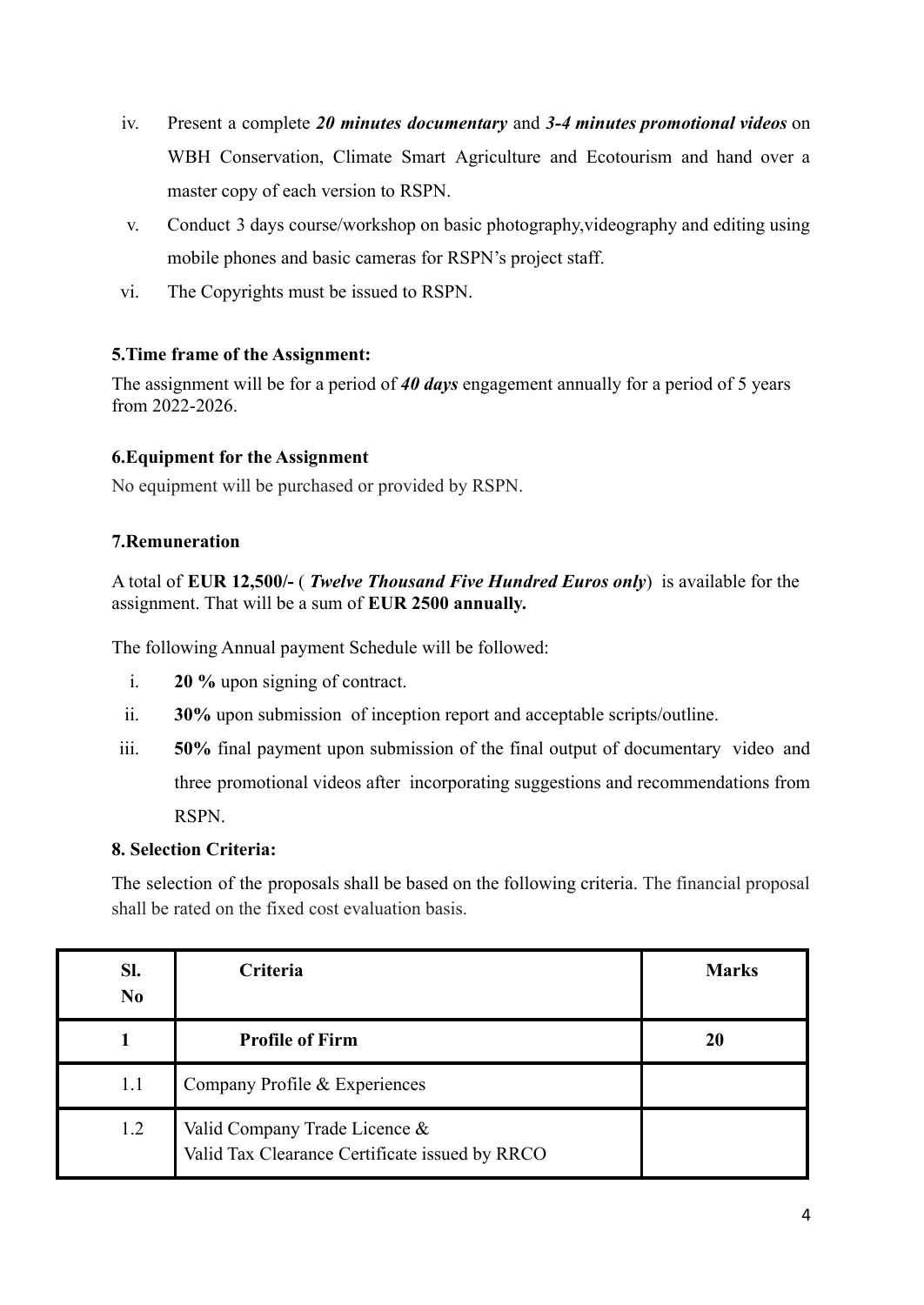| 1.3                     | CV of Professional team                                                                                                                                                                                                                                                                                          |     |
|-------------------------|------------------------------------------------------------------------------------------------------------------------------------------------------------------------------------------------------------------------------------------------------------------------------------------------------------------|-----|
| $\overline{2}$          | <b>Technical Functionality</b>                                                                                                                                                                                                                                                                                   | 25  |
| 2.1                     | Past experiences in similar video production (share a copy<br>of latest project)<br>The proposal will be evaluated based on the following<br>criteria;<br>- Use of appropriate visual effects & graphics,<br>- Quality of narration<br>- Background music<br>- Clarity of Information<br>- Overall Video Quality |     |
| $\mathbf{3}$            | Personnel                                                                                                                                                                                                                                                                                                        | 15  |
| 3.1                     | <b>Expertise of the Personnel</b>                                                                                                                                                                                                                                                                                |     |
| $\overline{\mathbf{4}}$ | <b>Approach &amp; Methodology</b>                                                                                                                                                                                                                                                                                | 20  |
| 4.1                     | Clear description of Documentary production                                                                                                                                                                                                                                                                      |     |
| 4.2                     | Work Plan and input Schedule                                                                                                                                                                                                                                                                                     |     |
| 4.3                     | High Quality convertible video outputs                                                                                                                                                                                                                                                                           |     |
| 6                       | Financial<br>(Financial assessment shall be done on the basis of overall<br>financial planning and not on the quoted amount)                                                                                                                                                                                     | 20  |
| 6.1                     | Detail financial proposal submitted                                                                                                                                                                                                                                                                              |     |
|                         | <b>TOTAL</b>                                                                                                                                                                                                                                                                                                     | 100 |

# <span id="page-5-0"></span>**9.Application Procedure**

Interested consultancy firms may submit the proposal with complete required documents in a sealed envelope entitled **'Proposal for Production of Project Documentary &**